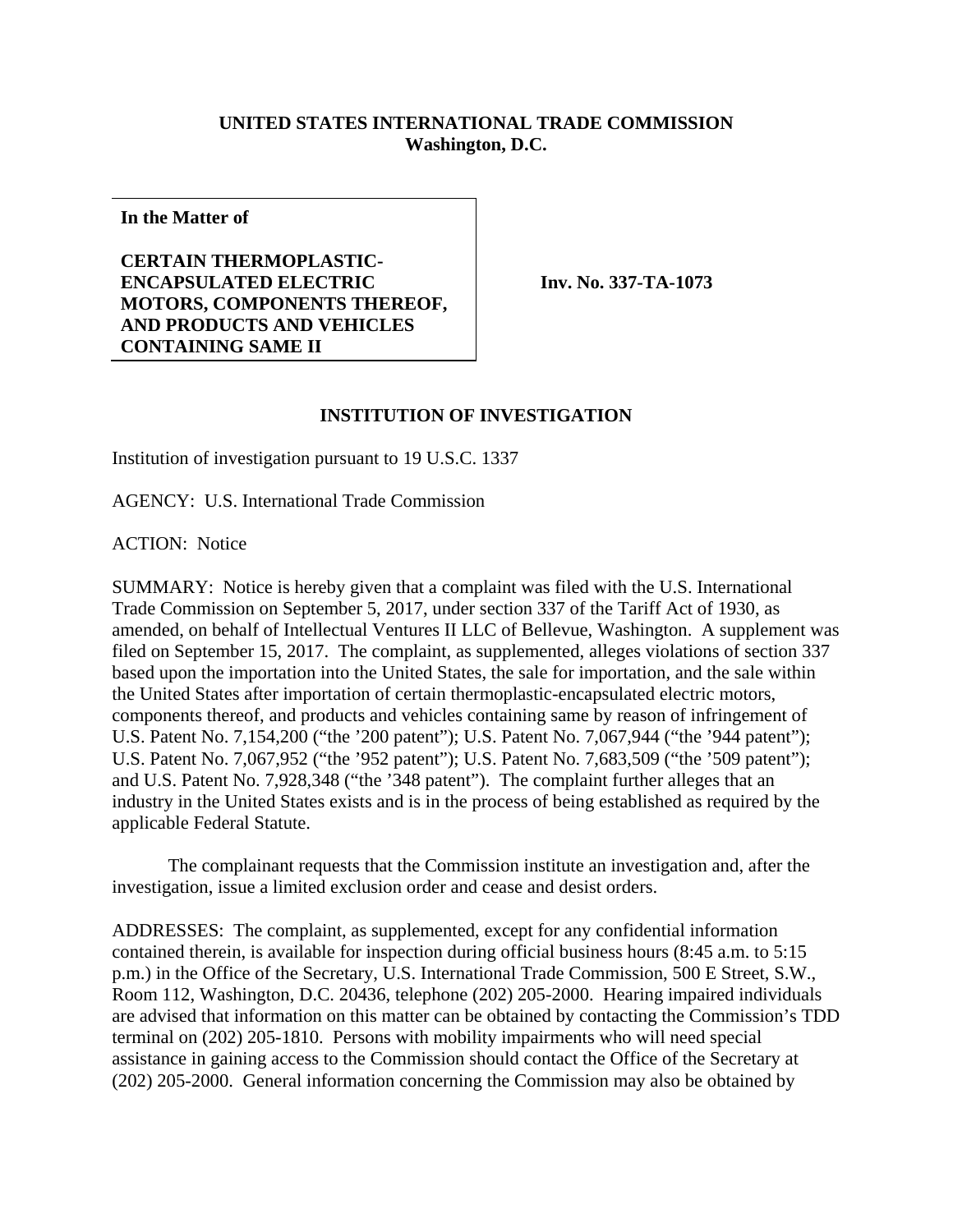accessing its internet server at https://www.usitc.gov. The public record for this investigation may be viewed on the Commission's electronic docket (EDIS) at https://edis.usitc.gov.

FOR FURTHER INFORMATION CONTACT: Pathenia M. Proctor, The Office of Unfair Import Investigations, U.S. International Trade Commission, telephone (202) 205-2560.

SUPPLEMENTARY INFORMATION:

AUTHORITY: The authority for institution of this investigation is contained in section 337 of the Tariff Act of 1930, as amended, 19 U.S.C. 1337 and in section 210.10 of the Commission's Rules of Practice and Procedure, 19 C.F.R. 210.10 (2017).

SCOPE OF INVESTIGATION: Having considered the complaint, the U.S. International Trade Commission, on October 4, 2017, ORDERED THAT –

 (1) Pursuant to subsection (b) of section 337 of the Tariff Act of 1930, as amended, an investigation be instituted to determine whether there is a violation of subsection  $(a)(1)(B)$  of section 337 in the importation into the United States, the sale for importation, or the sale within the United States after importation of certain thermoplastic-encapsulated electric motors, components thereof, and products and vehicles containing same by reason of infringement of one or more of claims 1, 2, and 4-7 of the '200 patent; claims 24-27 of the '348 patent; claims 1, 2, 14, and 15 of the '509 patent; claims 3, 9, and 11 of the '944 patent; and claims 10 and 12 of the '952 patent; and whether an industry in the United States exists and/or is in the process of being established as required by subsection (a)(2) of section 337;

(2) Pursuant to Commission Rule  $210.50(b)(1)$ , 19 C.F.R.  $210.50(b)(1)$ , the presiding Administrative Law Judge shall take evidence or other information and hear arguments from the parties or other interested persons with respect to the public interest in this investigation, as appropriate, and provide the Commission with findings of fact and a recommended determination on this issue, which shall be limited to the statutory public interest factors set forth in 19 U.S.C. sections  $1337(d)(1)$ ,  $(f)(1)$ ,  $(g)(1)$ ;

 (3) For the purpose of the investigation so instituted, the following are hereby named as parties upon which this notice of investigation shall be served:

(a) The complainant is:

Intellectual Ventures II LLC 3150 139<sup>th</sup> Avenue SE Building 4 Bellevue, WA 98005

 (b) The respondents are the following entities alleged to be in violation of section 337, and are the parties upon which the complaint is to be served: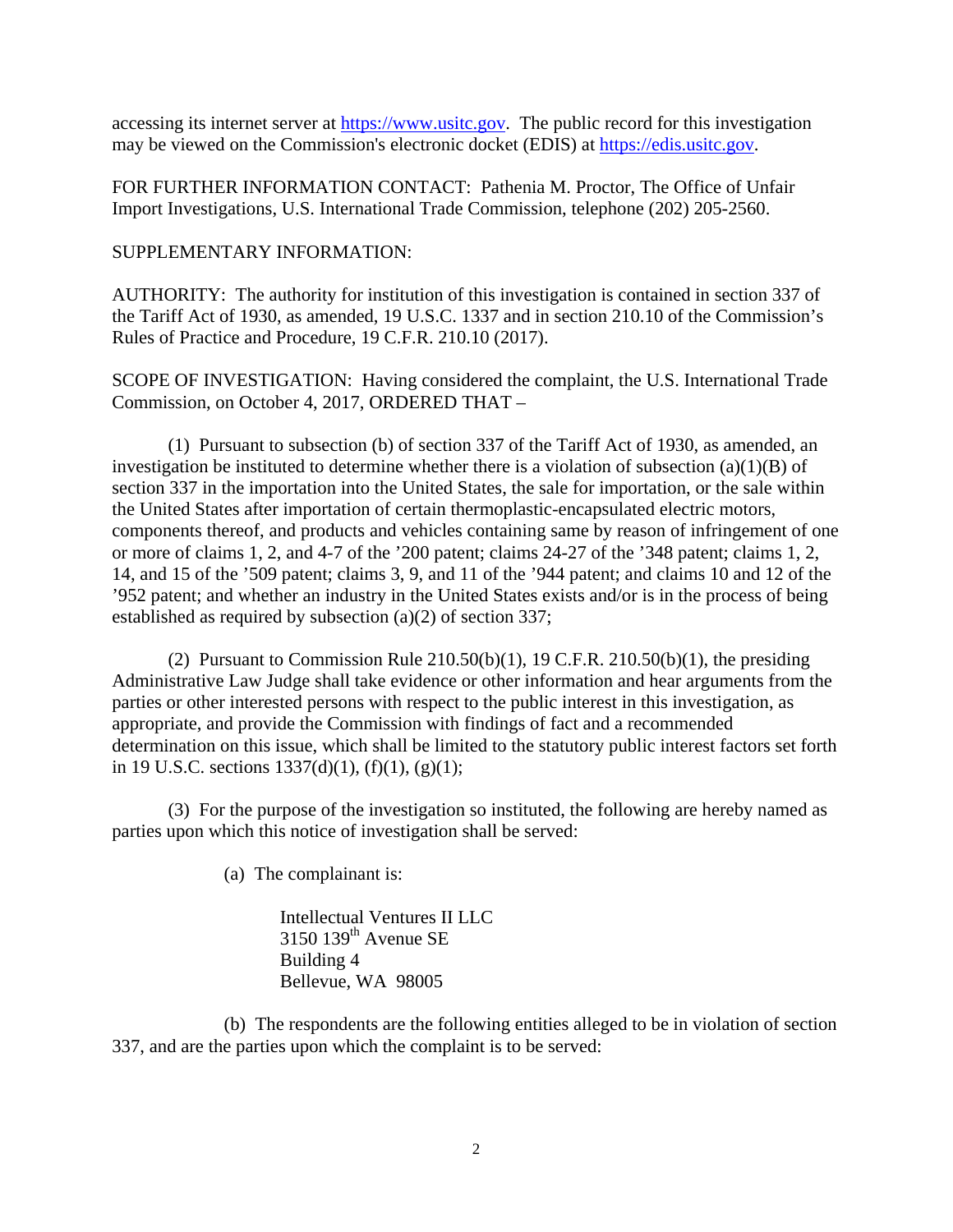Aisin Seiki Co., Ltd. 2-1, Asahimachi Kariya 448-0032 Aichi, Japan

Aisin Holdings of America, Inc. 1665 E 4th Street Road Seymour, IN 47274

Aisin Technical Center of America, Inc. 15300 Centennial Drive Northville, MI 48168

Aisin World Corporation of America 15300 Centennial Drive Northville, MI 48168

Bayerische Motoren Werke AG Petuelring 130 D-80788, Munich, Germany

BMW of North America, LLC 300 Chestnut Ridge Rd. Woodcliff Lake, NJ 07677

BMW Manufacturing Co., LLC 1400 Hwy. 101 S. Greer, SC 29651-6731

Denso Corporation 1-1, Showacho, Kariya 448-0029 Aichi, Japan

Denso International America, Inc. 24777 Denso Drive Southfield, MI 48033

Honda Motor Co., Ltd. 1-1, 2-chome, Minami-Aoyama, Minato-ku Tokyo 107-8556, Japan

Honda North America, Inc. 700 Van Ness Avenue Torrance, CA 90501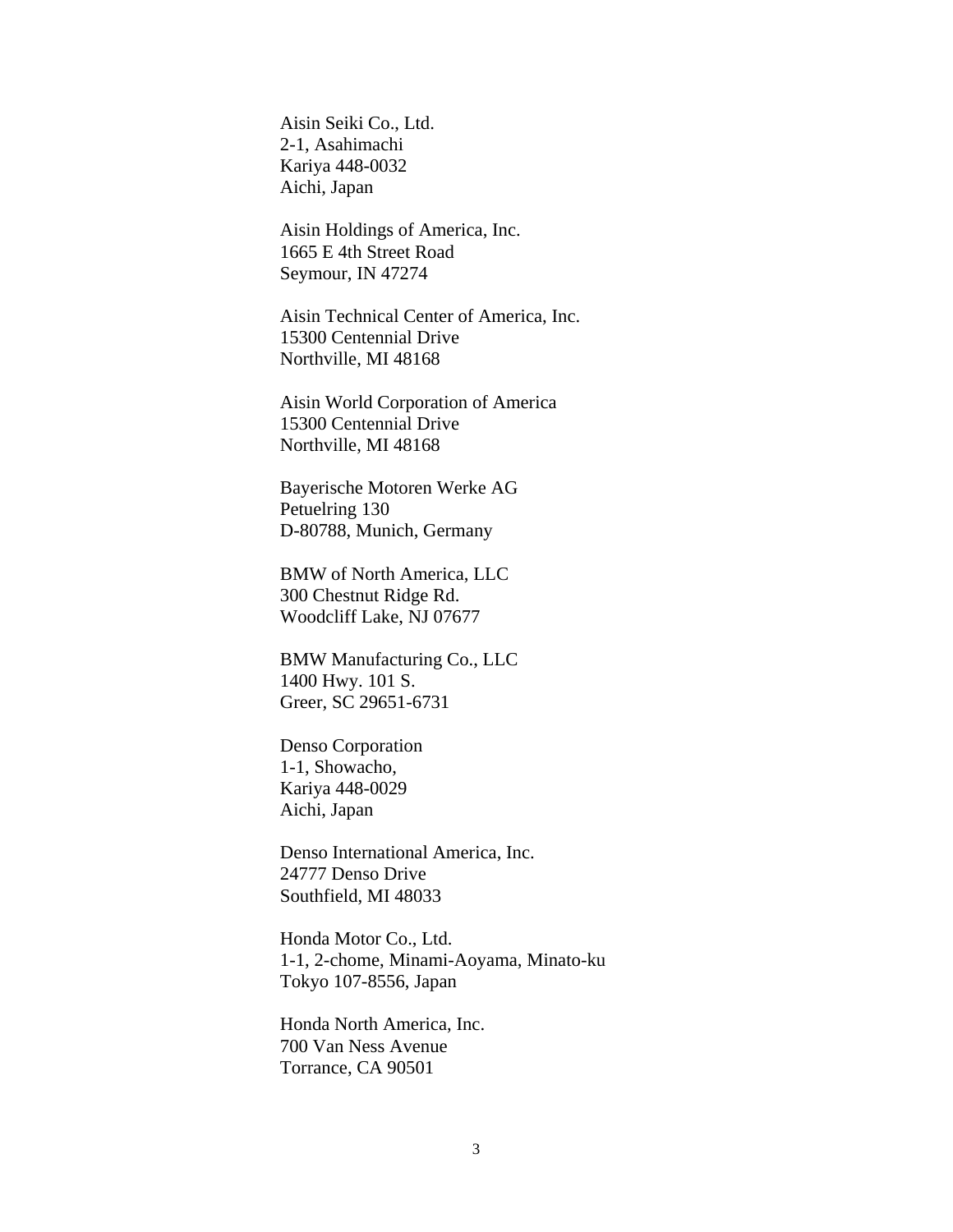American Honda Motor Co., Inc. 1919 Torrance Blvd. Torrance, CA 90501

Honda of America Mfg., Inc. 24000 Honda Pkwy. Marysville, OH 43040

Honda Manufacturing of Alabama, LLC 1800 Honda Drive Lincoln, AL 35096

Honda R&D Americas, Inc. 1900 Harpers Way Torrance, CA 90501

Mitsuba Corporation 1-2681, Hirosawacho Kiryu 376-0013 Gunma, Japan

American Mitsuba Corporation 2945 Three Leaves Drive Mount Pleasant, MI 48858

Nidec Corporation 338, Tonoshirocho Kuze, Minami-Ku Kyoto, Japan

Nidec Automotive Motor Americas, LLC 1800 Opdyke Court Auburn Hills, MI 48326

Toyota Motor Corporation 1 Toyota-cho Toyota City, Aichi Prefecture 471-8571, Japan

Toyota Motor North America, Inc. 601 Lexington Ave.,  $49<sup>th</sup>$  Floor New York, NY 10022

Toyota Motor Sales, U.S.A., Inc. 19001 S. Western Avenue Torrance, CA 90501